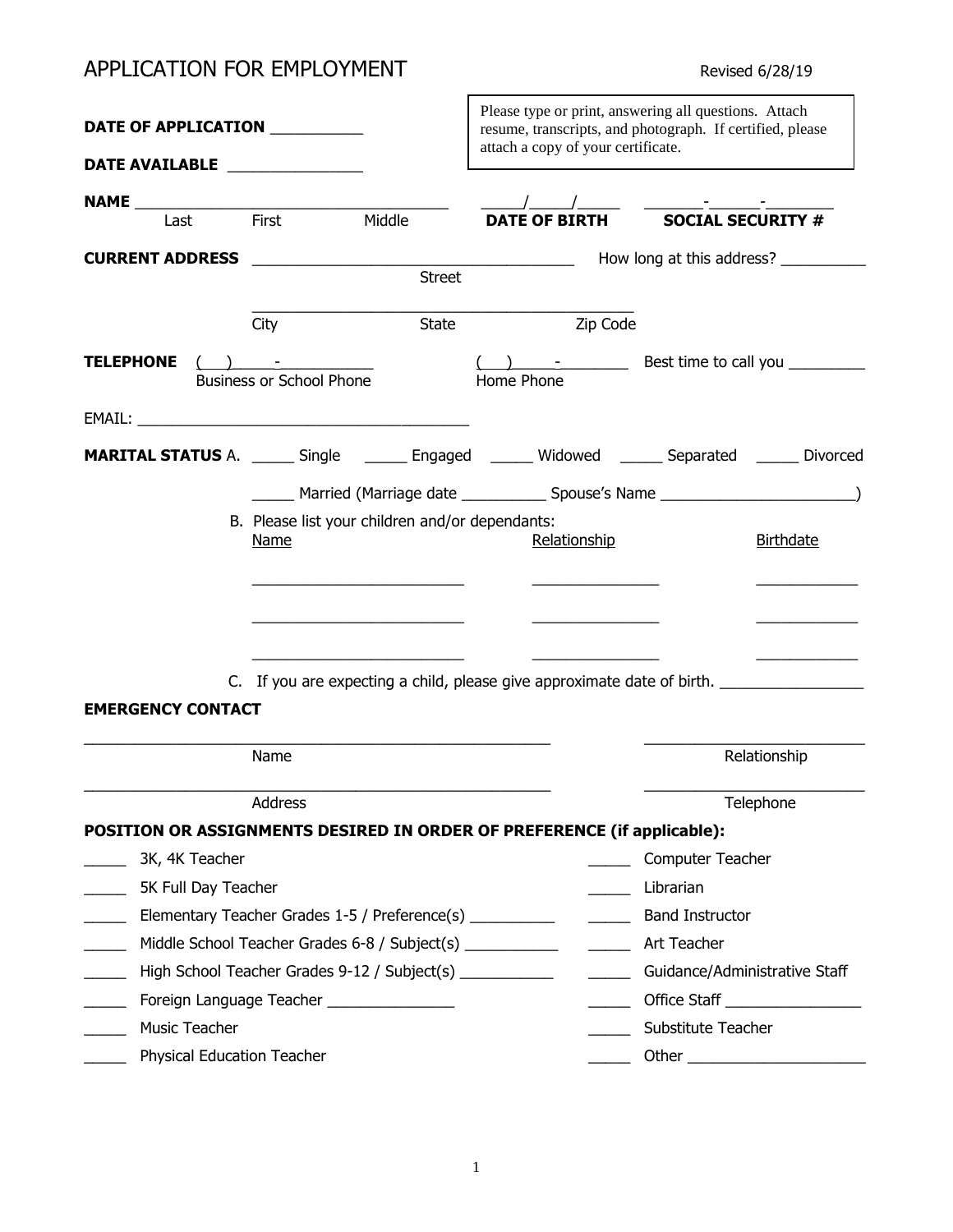#### **STATEMENT OF FAITH**

Do you, without reservation, subscribe to our statement of faith, as stated above? Please initial by each item acknowledging read and understood.

[ ] We believe the whole Bible from Genesis 1:1 to Revelation 22:21 as the verbally inspired and infallible word of God.

[ ] We believe Jesus Christ was born of Mary, the Virgin, and is the Son of God, and God the Son.

[ ] We believe that Christ died for our sins according to the Scriptures, the Just for the unjust, that He might bring us to God.

[ ] We believe that He rose from the grave the third day according to the Scriptures.

[ ] We believe that He, only, is the great High Priest, and we need not the intercession of any man, but that Christ ever liveth to make intercession for us.

[ ] We believe that Christ will come again in Person, bodily, visibly, to establish His kingdom on earth.

[ ] We believe that in order to be saved, the soul must be born again – "Ye must be born again." (John 3:7)

[ ] We believe that every truly born again soul should declare his faith by the act of baptism (immersion in water) setting forth the Lord's death, burial, and resurrection.

[ ] We believe that the church is a body of baptized believers whose mission is not to "reform the world", but to preach and teach the Gospel of Salvation to individual souls.

[ ] We believe that God wonderfully and immutably creates each person as male or female. (Gen. 1:26-27) Rejection of one's biological sex is rejection of the image of God within that person.

[ ] We believe the term "marriage" has only one meaning; the uniting of one biological man and one biological woman, not transgender or non-gender conforming person, in a single, exclusive union, delineated in Scripture (Gen. 2:18-25.) We believe that God intends sexual intimacy to occur only between a man and a woman who are married to each other. (1 Cor. 6:18, 7:2-5; Heb. 13:4.) We believe that God has commanded that no intimate sexual activity be engaged in outside of a marriage between a man and a woman.

[ ] We believe that any form of sexual immorality(including, but not limited to, adultery, fornication, homosexual behavior, bisexual conduct, transgender or gender non-conforming relationship; bestiality; incest; and use of pornography) is sinful and offensive to God. (Matt. 15:18-20; 1 Cor. 6:9-10)

[ ] We believe that all human life is sacred and created by God in His image. Human life is of inestimable worth in all its dimensions, including pre-born babies, the aged, the physically or mentally challenged, and every other stage or condition from conception, through natural death. We therefore defend, protect and value all human life. (Ps. 139)

#### **SIGNATURE** \_\_\_\_\_\_\_\_\_\_\_\_\_\_\_\_\_\_\_\_\_\_\_\_\_\_\_\_\_\_\_\_\_\_\_\_\_\_\_\_\_\_\_\_\_\_\_\_\_\_\_\_\_\_

#### **AUTHORIZATION FOR INQUIRIES**

I authorize investigation and/or verification of all matters contained in this form and hereby release SABCS, my former employers, references, and all other parties from any and all claims, demands, or liabilities arising out of or in any way related to such investigation or disclosure.

 $\blacksquare$  SIGNATURE  $\blacksquare$ 

**PLEASE ATTACH PHOTOGRAPH**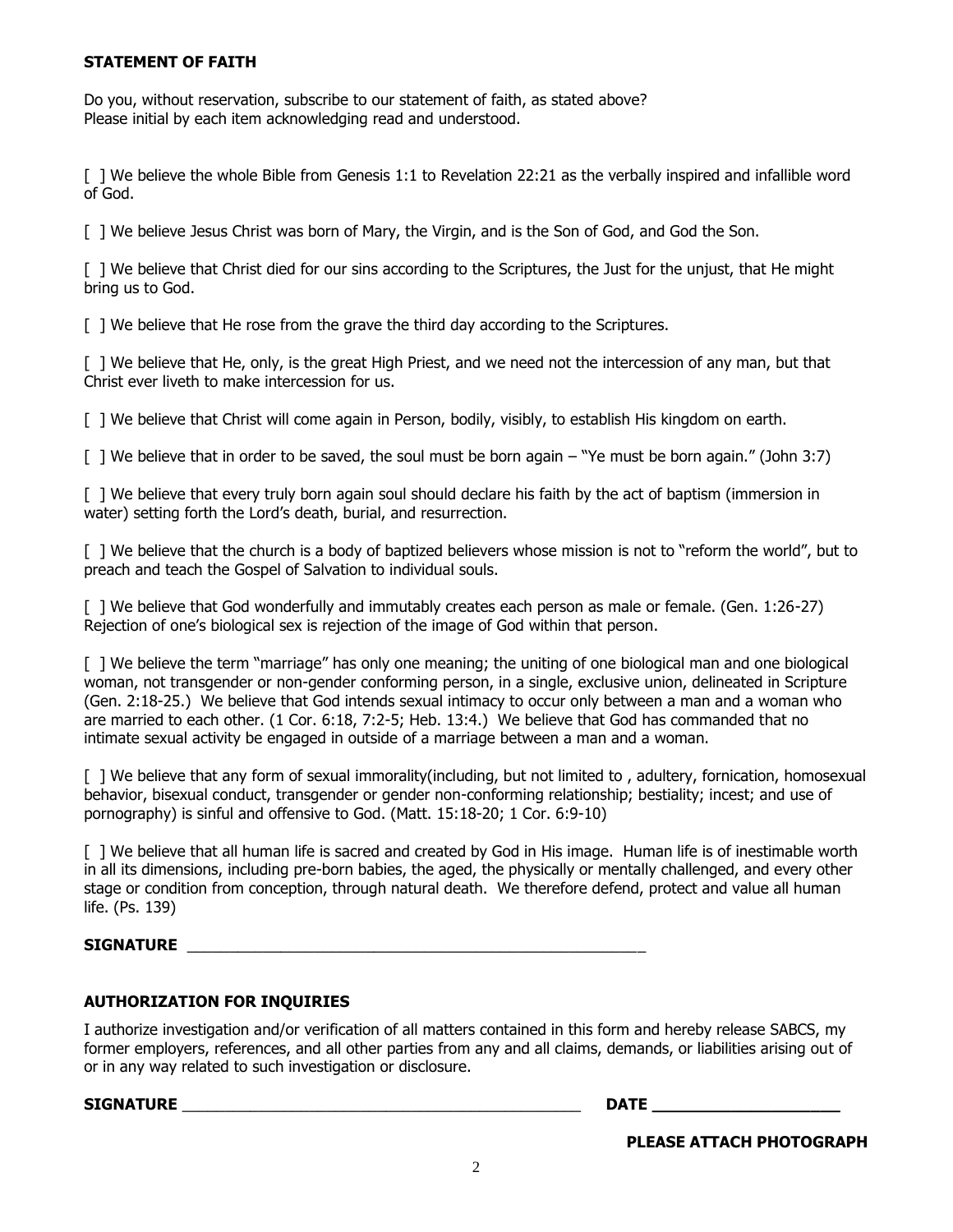**EDUCATION** Please start with school last attended.

|                      | <b>School Name</b><br>and Address                                                                                                                                                         | Dates<br>Attended<br>Month/Year | Major/Minor or<br>Field of Study | Degree or<br>Diploma<br>Earned | Average Grade<br>or Grade Point<br>$(A = 4.0)$ |
|----------------------|-------------------------------------------------------------------------------------------------------------------------------------------------------------------------------------------|---------------------------------|----------------------------------|--------------------------------|------------------------------------------------|
| Graduate<br>Work     |                                                                                                                                                                                           |                                 |                                  |                                |                                                |
| College              |                                                                                                                                                                                           |                                 |                                  |                                |                                                |
| College              |                                                                                                                                                                                           |                                 |                                  |                                |                                                |
| High<br>School       |                                                                                                                                                                                           |                                 |                                  |                                |                                                |
| High<br>School       |                                                                                                                                                                                           |                                 |                                  |                                |                                                |
| Other                |                                                                                                                                                                                           |                                 |                                  |                                |                                                |
|                      |                                                                                                                                                                                           |                                 |                                  |                                |                                                |
|                      |                                                                                                                                                                                           |                                 |                                  |                                |                                                |
| direct.              | <b>SPECIAL ABILITIES</b> - Please list any sports or other activities you would be able to sponsor, advise, coach, or                                                                     |                                 |                                  |                                |                                                |
| <b>CERTIFICATION</b> |                                                                                                                                                                                           |                                 |                                  |                                |                                                |
|                      |                                                                                                                                                                                           |                                 |                                  |                                |                                                |
|                      |                                                                                                                                                                                           |                                 |                                  |                                |                                                |
| <b>EXPERIENCE</b>    |                                                                                                                                                                                           |                                 |                                  |                                |                                                |
|                      |                                                                                                                                                                                           |                                 |                                  |                                |                                                |
|                      | Have you been dismissed or fired from any position during the past 10 years? ___________ Yes ____________ No                                                                              |                                 |                                  |                                |                                                |
|                      | Have you been convicted of a crime against a person (assault, battery, armed robbery, child abuse, child neglect,<br>any sexual misconduct, etc.)? _______________ Yes _______________ No |                                 |                                  |                                |                                                |
|                      |                                                                                                                                                                                           |                                 |                                  |                                |                                                |

 $\_$  , and the state of the state of the state of the state of the state of the state of the state of the state of the state of the state of the state of the state of the state of the state of the state of the state of the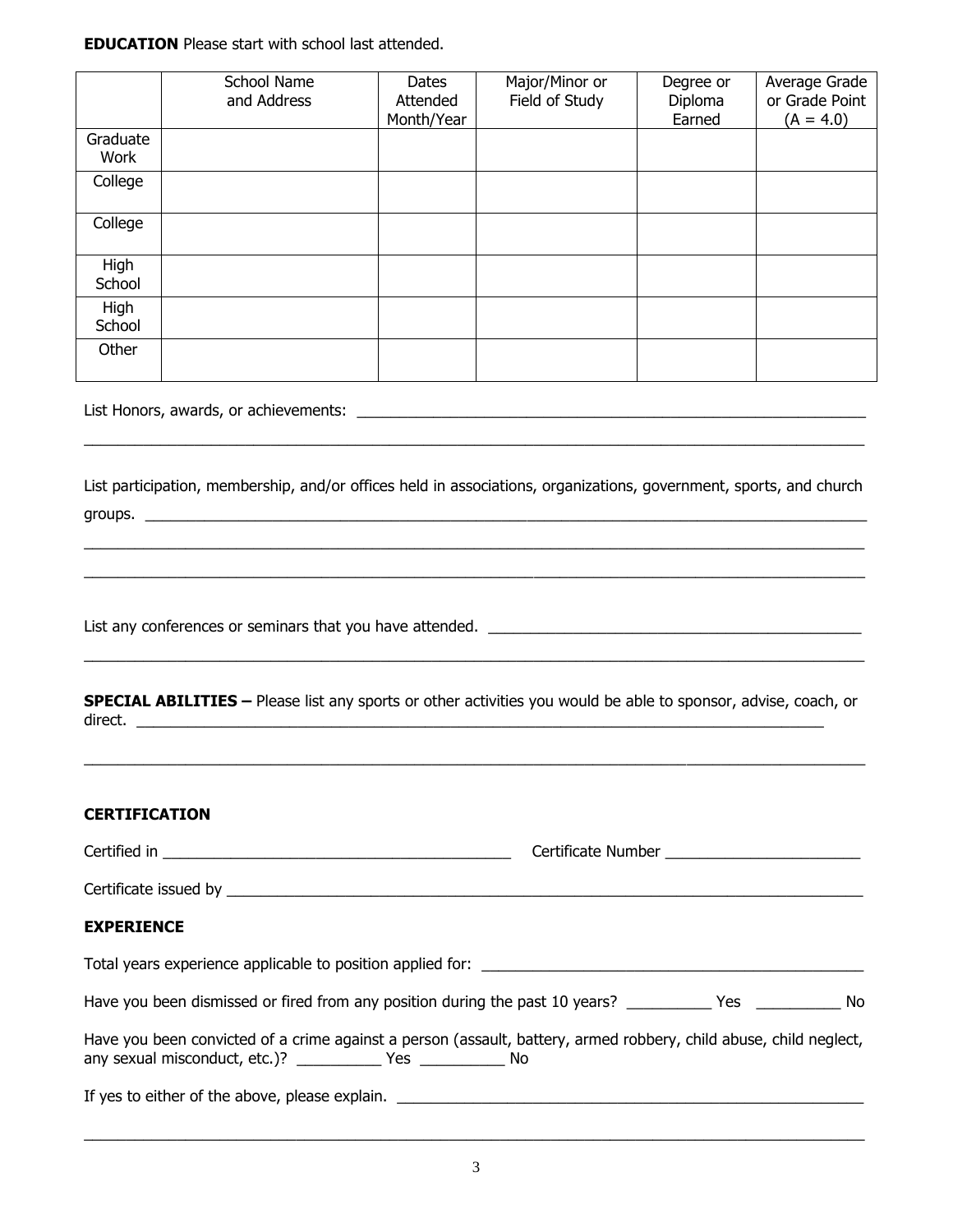**EMPLOYMENT HISTORY** Please list most recent employer first.

| What was your level of job satisfaction? $(1=$ very dissatisfied; $5=$ extremely satisfied) $1 2 3$                                                                                                                                  |                |   | 4 | 5 |
|--------------------------------------------------------------------------------------------------------------------------------------------------------------------------------------------------------------------------------------|----------------|---|---|---|
|                                                                                                                                                                                                                                      |                |   |   |   |
|                                                                                                                                                                                                                                      |                |   |   |   |
|                                                                                                                                                                                                                                      |                |   |   |   |
|                                                                                                                                                                                                                                      |                |   |   |   |
|                                                                                                                                                                                                                                      |                |   |   |   |
|                                                                                                                                                                                                                                      |                |   |   |   |
| What was your level of job satisfaction? (1=very dissatisfied; $5 =$ extremely satisfied) 1 2                                                                                                                                        |                | 3 | 4 | 5 |
|                                                                                                                                                                                                                                      |                |   |   |   |
|                                                                                                                                                                                                                                      |                |   |   |   |
|                                                                                                                                                                                                                                      |                |   |   |   |
|                                                                                                                                                                                                                                      |                |   |   |   |
| Reason for leaving <b>example and the contract of the contract of the contract of the contract of the contract of the contract of the contract of the contract of the contract of the contract of the contract of the contract o</b> |                |   |   |   |
|                                                                                                                                                                                                                                      |                |   |   |   |
| What was your level of job satisfaction? $(1=$ very dissatisfied; $5=$ extremely satisfied) $1 \ 2 \ 3$                                                                                                                              |                |   | 4 | 5 |
|                                                                                                                                                                                                                                      |                |   |   |   |
|                                                                                                                                                                                                                                      |                |   |   |   |
|                                                                                                                                                                                                                                      |                |   |   |   |
|                                                                                                                                                                                                                                      |                |   |   |   |
|                                                                                                                                                                                                                                      |                |   |   |   |
| What was your level of job satisfaction? (1=very dissatisfied; 5=extremely satisfied) 1                                                                                                                                              | $\overline{2}$ | 3 | 4 | 5 |
| *** Please use a separate sheet of paper, if necessary. ***                                                                                                                                                                          |                |   |   |   |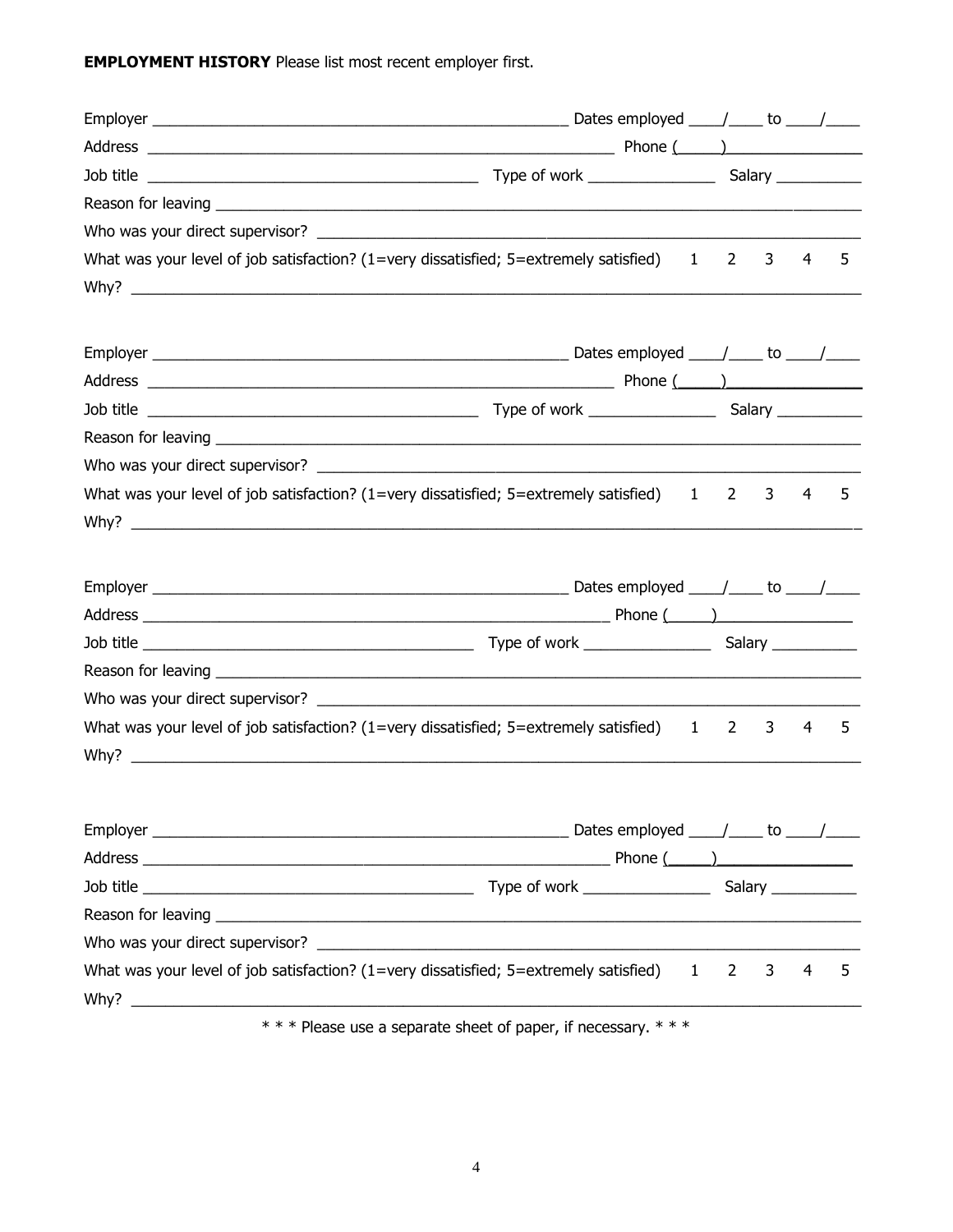# **CHURCH/SPIRITUAL BACKGROUND**

|     | A. Have you personal assurance that you are a born again Christian? _____ Yes ______ No                                                                                                                                                              |  |  |  |
|-----|------------------------------------------------------------------------------------------------------------------------------------------------------------------------------------------------------------------------------------------------------|--|--|--|
|     |                                                                                                                                                                                                                                                      |  |  |  |
| C.  |                                                                                                                                                                                                                                                      |  |  |  |
|     | D. Share a brief personal testimony concerning your salvation experience (be specific).                                                                                                                                                              |  |  |  |
|     |                                                                                                                                                                                                                                                      |  |  |  |
|     |                                                                                                                                                                                                                                                      |  |  |  |
|     |                                                                                                                                                                                                                                                      |  |  |  |
|     |                                                                                                                                                                                                                                                      |  |  |  |
|     |                                                                                                                                                                                                                                                      |  |  |  |
|     |                                                                                                                                                                                                                                                      |  |  |  |
| Е.  |                                                                                                                                                                                                                                                      |  |  |  |
| F., |                                                                                                                                                                                                                                                      |  |  |  |
|     |                                                                                                                                                                                                                                                      |  |  |  |
|     |                                                                                                                                                                                                                                                      |  |  |  |
|     |                                                                                                                                                                                                                                                      |  |  |  |
| G.  |                                                                                                                                                                                                                                                      |  |  |  |
|     |                                                                                                                                                                                                                                                      |  |  |  |
|     | I. What is your personal attitude and practice as a Christian toward liquor, drugs, tobacco, and matters of<br>recreation and entertainment?                                                                                                         |  |  |  |
|     |                                                                                                                                                                                                                                                      |  |  |  |
|     |                                                                                                                                                                                                                                                      |  |  |  |
|     |                                                                                                                                                                                                                                                      |  |  |  |
|     |                                                                                                                                                                                                                                                      |  |  |  |
|     |                                                                                                                                                                                                                                                      |  |  |  |
|     |                                                                                                                                                                                                                                                      |  |  |  |
| J.  | Do you feel a Christian school has a right to set standards for faculty and students for dress, appearance, and<br>ethics?<br><u> 1989 - Johann Barn, mars ann an t-Amhain ann an t-Amhain an t-Amhain an t-Amhain an t-Amhain an t-Amhain an t-</u> |  |  |  |

 $\overline{5}$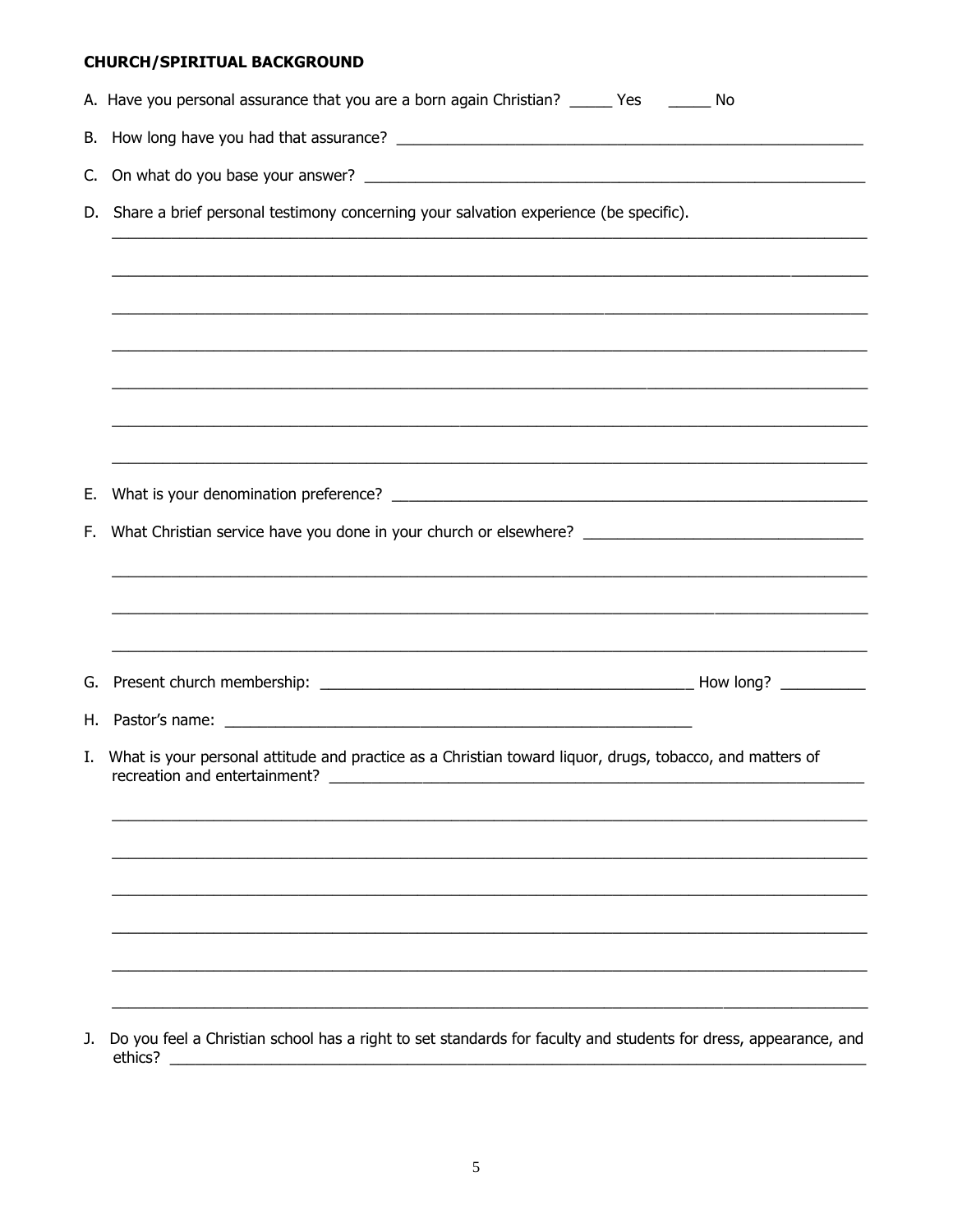## **PERSONAL**

Tell why you wish to teach/work at South Aiken Baptist Christian School and how you believe that Christian education differs from public education.

Please summarize what you believe are your strengths - and any other additional information you would like to present.